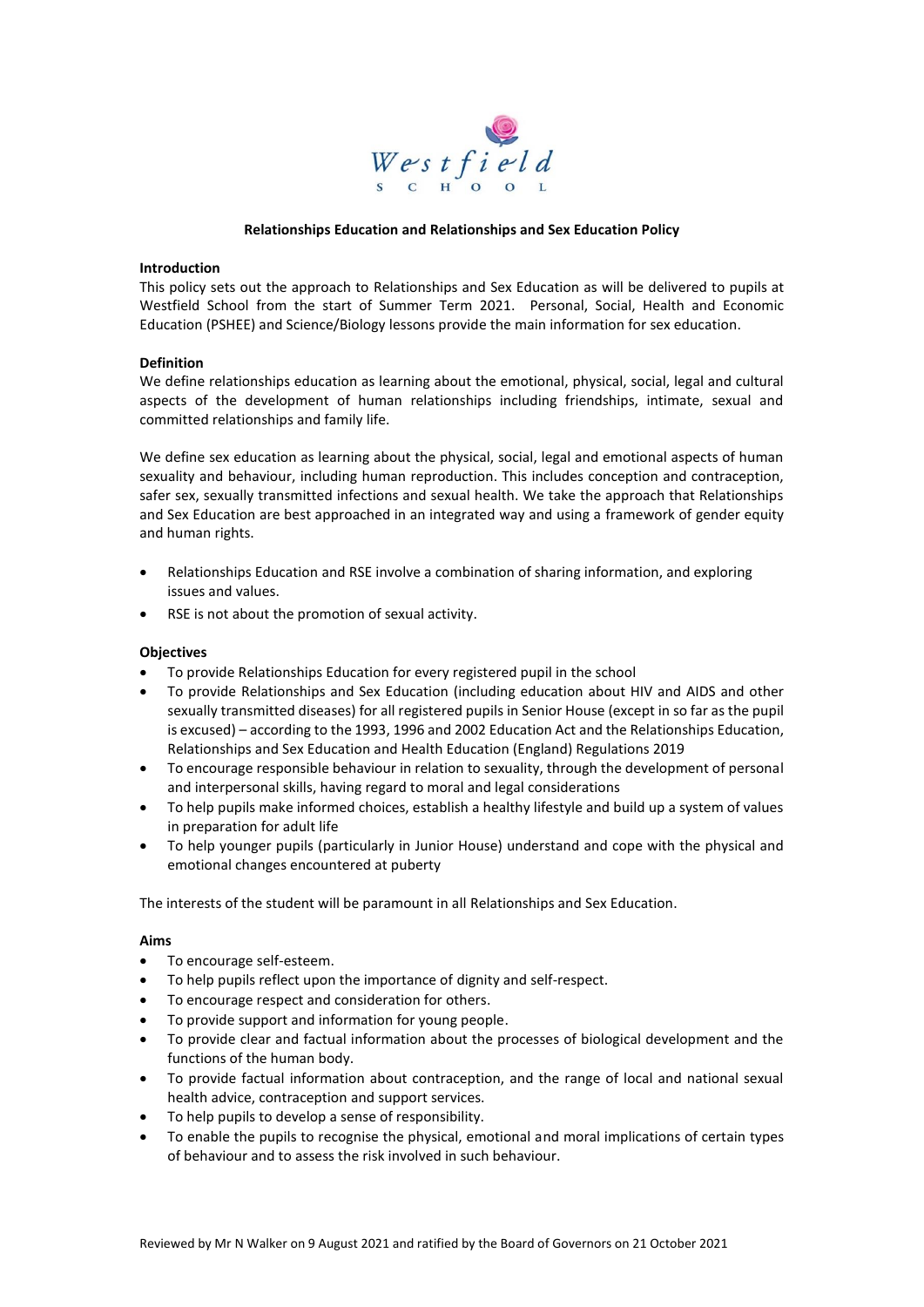## **Moral and Values Framework**

Where Relationships and Sex Education is given to pupils at the school it will be given in such a manner as to encourage a due regard to moral consideration and the value of family life, tailored to the age and understanding of the pupils.

## **Organisation of Relationships and Sex Education**

Relationships and Sex Education is delivered as a component of several courses within the school and is not treated as a separate subject.

The programme of teaching starts in Lower Two, with re-visiting of some topics for emphasis. Further details on specific content may be found in the PSHEE Schemes of Work. Guidelines for staff on confidentiality and handling of sensitive and controversial issues may be found in the Safeguarding Policy.

This policy was circulated to parents for consultation in Spring term 2021 before implementation by Easter 2021. It will be reviewed annually by the start of the autumn term by the Head of PSHEE before any amendments necessary are sent to parents for comment before final approval by the Deputy Head and implementation.

Relationships Education, RSE and Health Education will be made accessible to all pupils. High quality teaching that is differentiated and personalised will be the starting point in order to ensure that all pupils, including those with SEND, are able to fully access the programme. Westfield notes that some pupils are more at risk from exploitation, bullying and other issues due to the nature of their SEND. Such factors have been taken into account when designing and teaching these subjects.

## **Junior House**

Relationships and Sex and Relationships education includes:

| Content                                                                                        | Delivered in |
|------------------------------------------------------------------------------------------------|--------------|
| Children learn to be strong and independent through relationships, forming positive            | EY           |
| attachments to adults and friendships with peers.                                              |              |
| Children talk about and show an understanding of their own feelings and those of others,       |              |
| and they begin to regulate their behaviour accordingly. They show sensitivity to their own     |              |
| needs and those of others and begin to understand the need for rules.                          |              |
| Children talk about the lives of people around them and their roles in society and know some   |              |
| similarities between different religious and cultural communities.                             |              |
| Keeping clean, growing and changing, families and care; making friends, anti-bullying, feeling | Transition   |
| loved and cared for, managing uncomfortable feelings, dealing with worries, supporting each    |              |
| other                                                                                          |              |
| Difference between boys and girls, differences between males and females, naming body          | Lower 1      |
| parts; anti-bullying, people who help us, feeling lonely, different kinds of families          |              |
| Differences between males and females, personal space, family differences; the importance      | Upper 1      |
| of friends, anti-bullying, e-safety, hiding and showing feelings, standing up for myself,      |              |
| managing uncomfortable feelings, dealing with worries, supporting each other                   |              |
| Growing and changing, body changes and reproduction, what is puberty. Similarities and         | Lower 2      |
| differences between people, living and working cooperatively, challenging prejudice, gender    |              |
| stereotypes                                                                                    |              |
| Puberty, male and female changes, puberty and hygiene. Different types of friends, conflict    | Upper 2      |
| resolution, differences of opinion, being assertive, anti-bullying, managing feelings,         |              |
| supporting each other, anti-social behaviour,                                                  |              |
| Puberty and reproduction, relationships and reproduction, conception and pregnancy, being      | Lower 3      |
| a parent. Anti- bullying, different types of relationships, stereotyping and judgement, put    |              |
| downs and conflict, ending friendships and forgiveness                                         |              |

The structure and content of all teaching will have regards to the Equality Act 2010

Parents do not have the right to withdraw their daughters from Relationships Education as it is a compulsory element of the curriculum. The sex education taught in Junior House is that which is